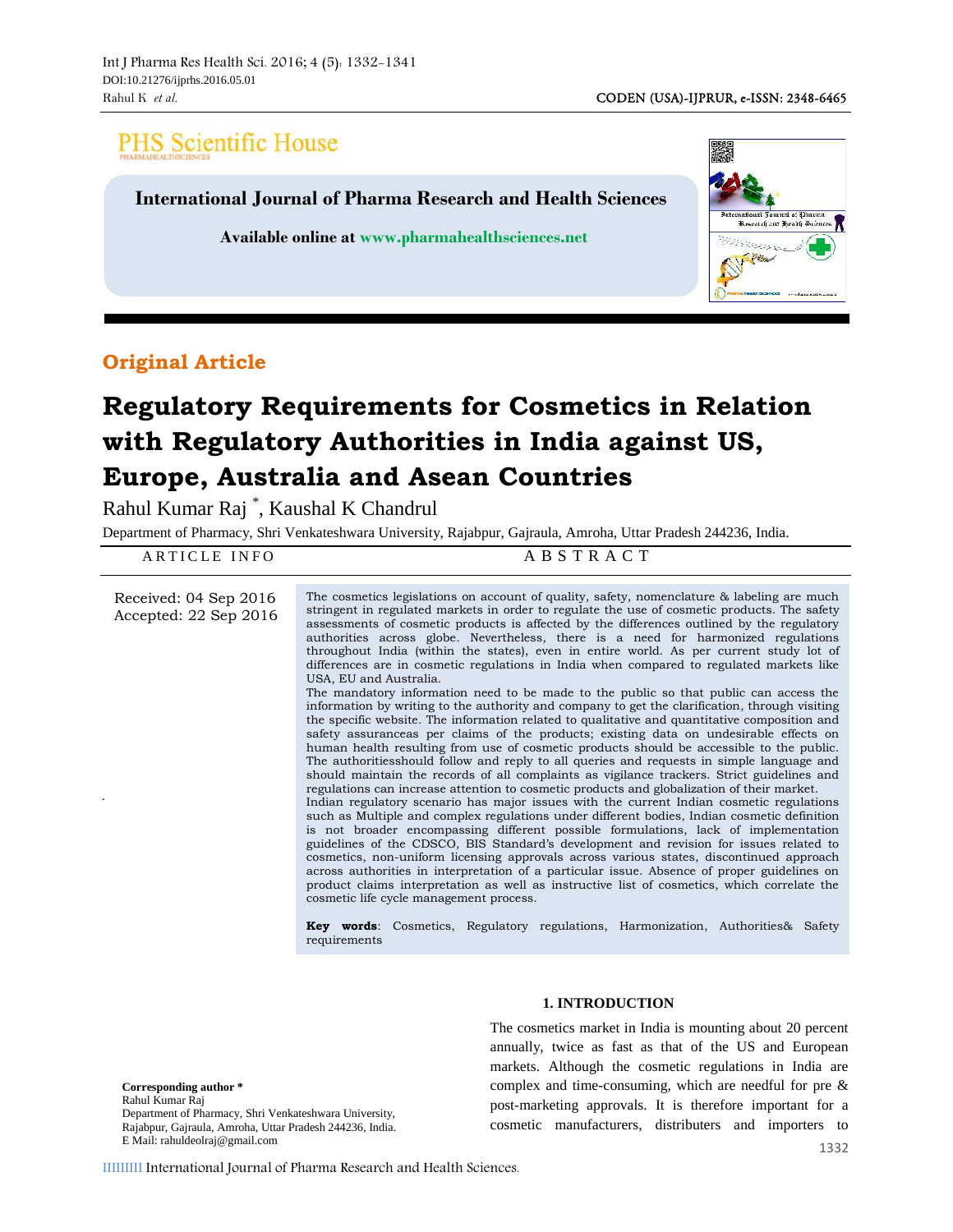understand the differences in the regulatory system in India when compared to the regulated countries like U.S, Europe, Australia countries. The safety of the cosmetic goods are regulated by diverse regulatory bodies around the globe and all have their own rules and regulations. In this study author has described the comparison between Indian market and other certain regulated market.

Regulators in different countries defined cosmetics in different ways. Examples are given below:

**India:** As per Drugs and Cosmetics Act 1940 and Rules 1945, Cosmetic means any article intended to be rubbed, poured, sprinkled or sprayed on, or introduced into, or otherwise applied to the human body or any part thereof for cleansing, beautifying, promoting attractiveness, or altering the appearance, and includes any article intended for use as a component of cosmetic. $<sup>1</sup>$ </sup>

**United States:** Defines cosmetics as "articles intended to be rubbed, poured, sprinkled, or sprayed on, introduced into, or otherwise applied to the human body or any part thereof for cleansing, beautifying, promoting attractiveness, or altering the appearance, and articles intended for use as a component of any such articles; except that such term shall not include soap".  $[2]$ 

**European Union:** Defines cosmetics as "any substance or preparation intended to be placed in contact with the various external parts of the human body (epidermis, hair system, nails, lips and external genital organs) or with the teeth and the mucous membranes of the oral cavity with a view exclusively or mainly to cleaning them, perfuming them, changing their appearance and/or correcting body odours and/or protecting them or keeping them in good condition". <sup>3</sup> Definitions is legal line b/w cosmetics &drugs, determine labelling requirements and standards.

Cosmetic products have the legislative control in both developed and developing nations. However, regulatory requirements for the approval of cosmetic products in these nations are unique and distinctive. Hence, the cosmetic industry is being facing multiple challenges when attempting to market its product around the world. International companies are many and varied, and all faces regulatory complications. Some countries require registration of products with the regulator, others do not. All countries disallow some ingredients, but of course not the same ingredients. Till date no single regulatory model is considered to be the finest.

In the US and Europe, cosmetic and personal care products companies work with best scientific and medical experts every day and invest millions of dollars in sophisticated laboratory equipment and facilities to ensure cosmetic product quality and safety. In this study; certain countries (US, EU, India, Australia and ASEAN) requirements are discussed in terms of regulatory aspects which really have impact on the two terminologies: Manufacturing Company responsibilities and Consumers protection-safety standards

for the cosmetic products but all responsibilities and standards depend upon the competent authority only.

## **2. RESEARCH METHODOLOGY**

Information and procedure were collected with regard to regulations of cosmetics by deep study of large number of guidelines and regulations. Further information with respect to regulatory requirements specified by regulatory authorities of US, Europe, India, Australia and ASEAN countries were collected. A conceptual framework was framed containing general regulatory requirements for marketing approval of cosmetics in India. Finally, an attempt was made to placed together the parameters and sequence of information and documents required by regulatory authorities for pre or post-development, promotion, registration activities and marketing approval of cosmetic products.

Cosmetic goods are regulated by various regulatory bodies around the globe and all have their own rules and regulations. For better understanding of this chapter the comparison of key features of overall cosmetic regulations are discussed followed by product categorization of cosmetic products in major markets.

Cosmetics has altered definitions based on region or country wise which are available in chapter1 and its similar terms can see in global market like Cosmeceuticals and OTC products, depending on specific type of product being produced, manufacturers may elect to conduct additional testing to ensure the safety and usefulness of their cosmetic products. Cosmetic manufacturers may also perform additional tests to meet specific quality or performance requirements of buyers and consumers.



**Borderline Products:** Authorities play an extensive role to display in market and different countries having different borderlines and differences in regulatory frameworks can be particularly significant for so-called 'borderline products'. Table 1 illustrates some examples of the different categorization of products under different regulatory regimes. It is important to note that the classification of **d** products depends on the composition of the product (for  $\theta$ **r**<br>e **bo ie**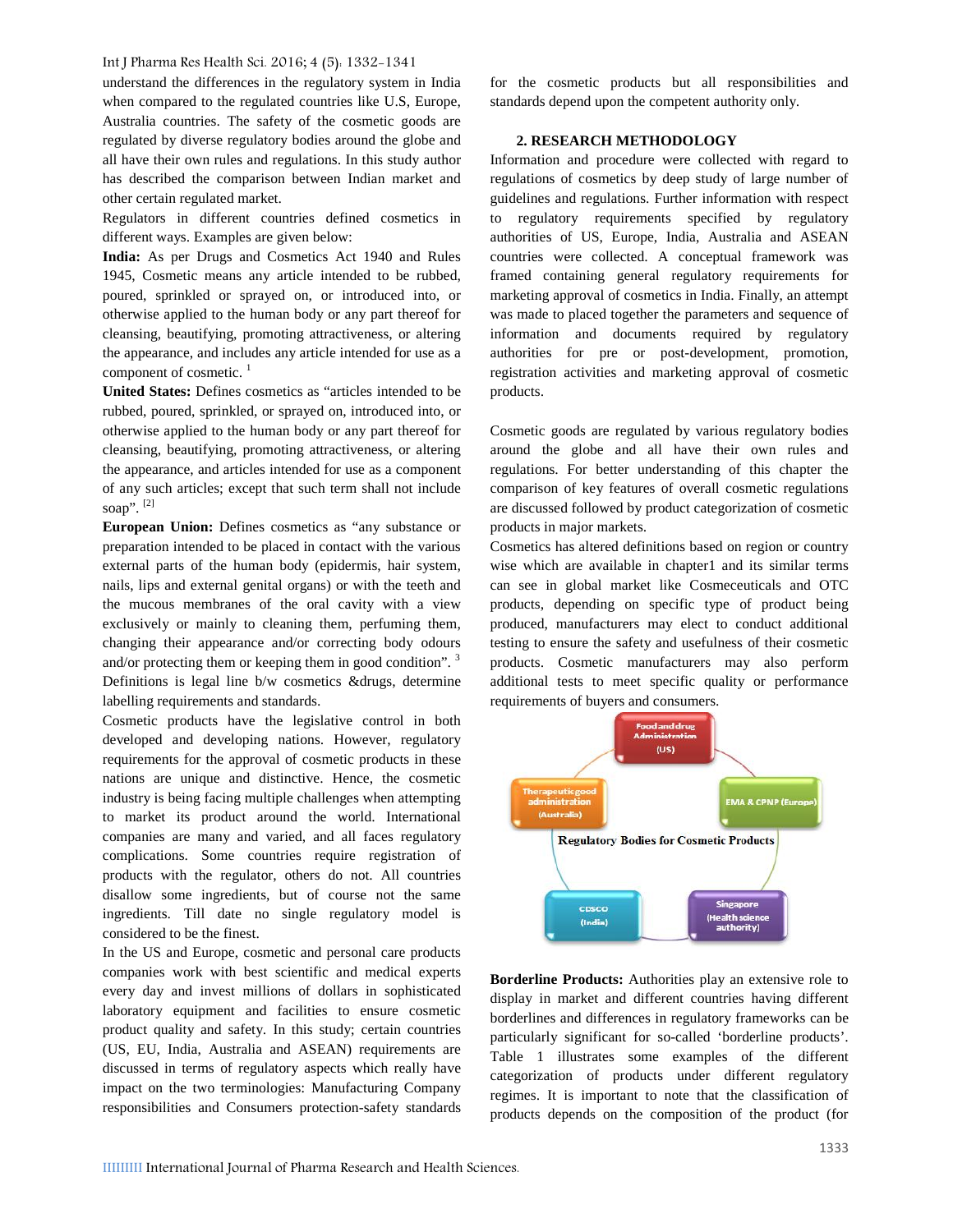example, the presence of certain active ingredients) and the claims made on the product.

| Product                                                                | Country                                     |                               |                                          |                           |                              |  |
|------------------------------------------------------------------------|---------------------------------------------|-------------------------------|------------------------------------------|---------------------------|------------------------------|--|
| category                                                               | US                                          | EU<br>countries               | Australia                                | <b>ASEAN</b><br>countries | India                        |  |
| Sunscreen                                                              |                                             | (in positiveGood<br>list)     | OTC drug Cosmetics Therapeutic Cosmetics |                           | Cosmetics                    |  |
| <b>Antidandruff</b> Drug and Cosmetics Therapeutic Cosmetics Cosmetics | cosmetics                                   |                               | Good                                     |                           |                              |  |
| <b>Anti-bacterial</b> Drug<br>skin washes                              | Anti-<br>bacterial<br>claim<br>are<br>made) | (IfCosmetics)                 | Therapeutic Cosmetics<br>Good            |                           | OTC<br>$\alpha$<br>cosmetics |  |
| <b>Anti-acne</b><br>lotion                                             |                                             | OTC drug Medicinal<br>product | Therapeutic Cosmetics Cosmetics<br>Good  |                           |                              |  |
| Mouth wash                                                             | Drug and Cosmetics<br>cosmetics             |                               | Therapeutic Cosmetics<br>Good            |                           | Cosmetics                    |  |
| tooth<br>(Fluoride)                                                    | cosmetics                                   | pastesDrug andCosmetics       | Therapeutic Drug<br>Good                 | cosmetics                 | andCosmetics                 |  |

**Table 1: Summary of borderline products with some examples**

# **1. Cosmetic regulatory requirements in certain countries:**

Although regulations applicable to cosmetic products are increasingly being harmonized to reduce international barriers to trade, there are still important differences to take into account when marketing or selling cosmetics in major markets around the world. The following sections discuss mandatory and specific regulatory requirements in certain countries such as US, Europe, Australia, India and ASEAN countries:



#### **1.1 US cosmetics requirements:**

The cosmetic and personal care products industry supports a strong and vigilant FDA. FDA has abundant regulatory and enforcement authority for cosmetics under the federal Food, Drug and Cosmetics Act. Consumers benefit from having FDA as a strong watchdog for their health and safety, and industry benefits when consumers are confident with the cosmetic safety standards set by the Agency. FDA monitors the safety of cosmetic products that are being marketed by number of ways such as Voluntary Cosmetic Registration Program, Inspections (to manufacturing facilities), Surveys of products (periodically buys cosmetics and analyzes), Cosmetic Ingredient Review (CIR) expert panel and Reports from consumers and health care providers: report cosmetic related problems through MedWatch ( FDA's problemreporting program)<sup>4</sup>.

Cosmetic products are regulated by the FDA through different laws like:

"Federal Food Drugs and Cosmetic Act (FD&C 1938)" and "Fair Packaging and Labeling Act".

I. **Product Information:** FDA has categorized the cosmetics as mentioned:Hair Products,Makeup, Nail Care Products, "Organic" Cosmetics, Soaps & Lotions, Tattoos & Permanent Makeup on the other hand the VCRP (Voluntary Cosmetic Registration Program) database as well provides important information on these cosmetics.

FDA encourages cosmetic firms to report product formulations through the VCRP. This programregulates the Product Category Code which consist of a 2-digit number, and indicates the general category, and a letter, which indicates the specific type of product. For example, to find the Product Category Code for a baby shampoo, note that "Baby Products" are category "01." Baby shampoos are listed in this category as item "A.". The summarized below list is following 13 categories:-

**01. Baby Products (**Shampoos, Lotions, Oils, Powders & Creams), **02. Bath Preparations (**Bath Oils, Tablets), **03. Eye Makeup Preparations (**Eyeliner, Eye Shadow, Mascara), **04. Fragrance Preparations (**Perfumes, Powders), **05. Hair Preparations (non-coloring) (**Hair Spray (aerosol fixatives), **06. Hair Coloring Preparations (**Hair Dyes, Colors), **07. Makeup Preparations (not eye) (**Blushers, Face Powders, Foundations, Lipstick, Makeup Bases), **08. Manicuring Preparations (**Nail Creams and Nail Polish) **09. Oral Hygiene Products (**Dentifrices (aerosol, liquid, pastes, and powders, Breath Fresheners), **10. Personal Cleanliness (**Bath Soaps and Detergents, Deodorants), **11. Shaving Preparations (**Aftershave Lotion, Shaving Cream), **12. Skin Care Preparations** (Creams, Lotions & Powders-Face/Body and Hand),**13. Suntan Preparations** (Suntan Gels, Creams, Liquids, Tanning Preparations).<sup>5</sup>

**Cosmetic Regulation - <b>FD&C** Act:FDA has authority to inspect firms, equipment, unfinished and finished e materials, containers with labeling and has listed information about Adulterated/Misbranded ingredients:- Adulterated: Injurious to users under conditions of customary use because it contains, or its container is composed of, a potentially harmful substance, chemical e composed or, a potentially national substance, enemies contaminant or prohibited ingredient <sup>13</sup>, **Prohibited Cosmetic Ingredients:**Hexachlorophene, Mercury t Compounds, Chlorofluorocarbon Propellants, Acetyl tetramethyl tetralin (AETT), 6-MC, Dioxane&Certain cattle materials, **Restricted Cosmetic** n **Ingredients:**(permissible as unintentional contaminants):Bithionol, Halogenated Salicylanilides, II. ethyl

.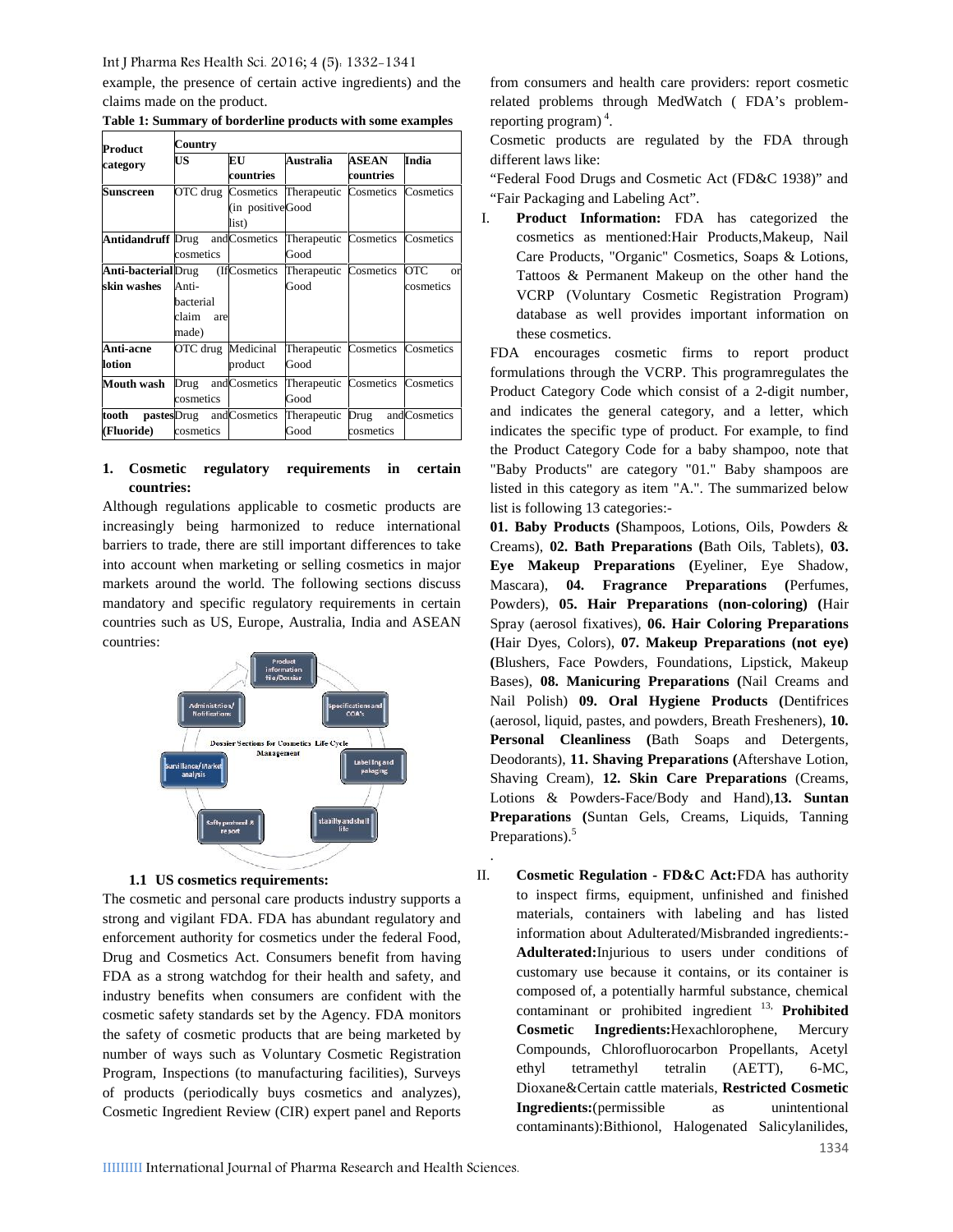Chloroform, Vinyl chloride, Zirconium containing complexes in aerosol cosmetic products, Methylene chloride etc.

- III. **Labeling:**The cosmetics distributed in the US must comply with the systematic Cosmetic labeling guide published by the FDA under the authority of the FD&C Act. Labeling means all labels and other written, printed or graphic matter on or accompanying a product <sup>6</sup>. The main requirements are:
	- **a) Principal Display Panel (PDP):**
	- **Identity statement**: The common/usual name, descriptive name, fanciful name, Illustration, Prominence, Placement
	- **Net quantity**: Quantity of the contents, in terms of weight, measure, numerical count
	- **Warning**: If the cosmetic product contains an ingredient for which adequate substantiation of safety has not been obtained, a warning must be placed on the IV. PDP like "Warning - the safety of this product has not been determined"

# **b) Information panel (IP):**

- **Name and place of Business:** Principal place of business, corporate name, Manufactured for xyz, Distributed by xyz and complete Address.
- **Language:** The complete labeling statements required by regulation must be in English. If the label contains any foreign language representation, all statements required local language.
- **Distributor statement**: Add manufactured for xyz or Distributed by xyz.
- **Ingredients name&listing:** Applicant may use INCI name or in absence, but applicant should use the name given by the US Pharmacopeia, NF, Food chemical Codex and USP dictionary of drugs names.

Ingredients must be listed on product labels in descending order by quantity. Exemptions are made for active drug ingredients, ingredients with less than 1% concentration and color additives which can appear in disorder because of small amounts. Fragrance and flavor may be declared in descending order of predominance as "fragrance" and "flavor".

**Ingredients declaration:** Ingredients must appear clearly and intelligibly, so that an ordinary person under normal conditions of purchase can understand. Applicant must use an appropriate information panel and make sure that the font size is not less than 1/6 inches in height.

**Cosmetic Warning Statements:** As per FD&C Act, Cosmetics may be hazardous to consumers must be bear appropriate label warnings. e.g.: Flammable cosmetics such as aerosols, cosmetic manufacturers market cosmetic products that do not contain ethyl alcohol as "alcohol free".

**Material facts:** Applicant should reveal material facts (e.g.: directions for safe use), or applicant's product will be considered as misbranded or adulterated.

**Cosmetic Claims:**Information on cosmetic labeling, including claims, must be truthful and not misleading. In addition, if a product is marketed with claims for purposes such as treating or preventing disease, or affecting the structure or function of the body, it's a drug according to the law and it must meet the requirements for drugs, even if it affects the appearance because FDA does not have the authority to approve claims before cosmetics go on the market. Cosmetic manufacturers market cosmetic products that do not contain ethyl alcohol as "alcohol free". To prevent the ethyl alcohol in a cosmetic from being diverted illegally for use as an alcoholic beverage, it must contain an added "denaturant" that makes it undrinkable <sup>9</sup>.

**Penalties:**The law provides severe penalties for products that do not meet these standards. Specifically, the law gives FDA the authority  $6$ .

# **IV. Observation of US cosmetic regulations:**

Cosmetic products and ingredients are not subject to pre market review and approval. Instead, manufacturers are responsible for substantiating the safety of their products and ingredients, and for providing consumers with complete and accurate information regarding a product's ingredients. The sole exception to this approach involves the use of color additives, which are subject to separate FDA requirements.

To enforce its regulations, the FDA collects samples of cosmetic products for examination and analysis through routine inspections of manufacturing facilities, as well as of imported products.

USFDA states that a product can be both drug and cosmetic, the classification of products are arranged & simple and depending upon the product claim. Some of the examples are:-

- A skin product to hide acne is cosmetic but an anti-acne product is drug
- A skin moisturizer is a cosmetic but a wrinkle remover is drug
- An antibacterial deodorant soap is a cosmetic but an antibacterial anti-infective soap is drug
- A lip softener is a cosmetic but a product for chapped lips is drug
- A toothpaste is a cosmetic but an anticaries toothpaste is drug
- A shampoo is a cosmetic but an antidandruff shampoo is drug.

In addition to the Food, Drug, and Cosmetics Act, the Fair Packaging and Labeling Act authorizes FDA to require ingredient labeling of cosmetic and personal care products sold to consumers. Cosmetics are among the safest of all consumer products sold in the U.S. Their continued safety is ensured by FDA's regulatory program and additional safety measures undertaken by the cosmetic and personal care products industry <sup>6</sup>.

#### **1.2 Europe Cosmetic Requirements:**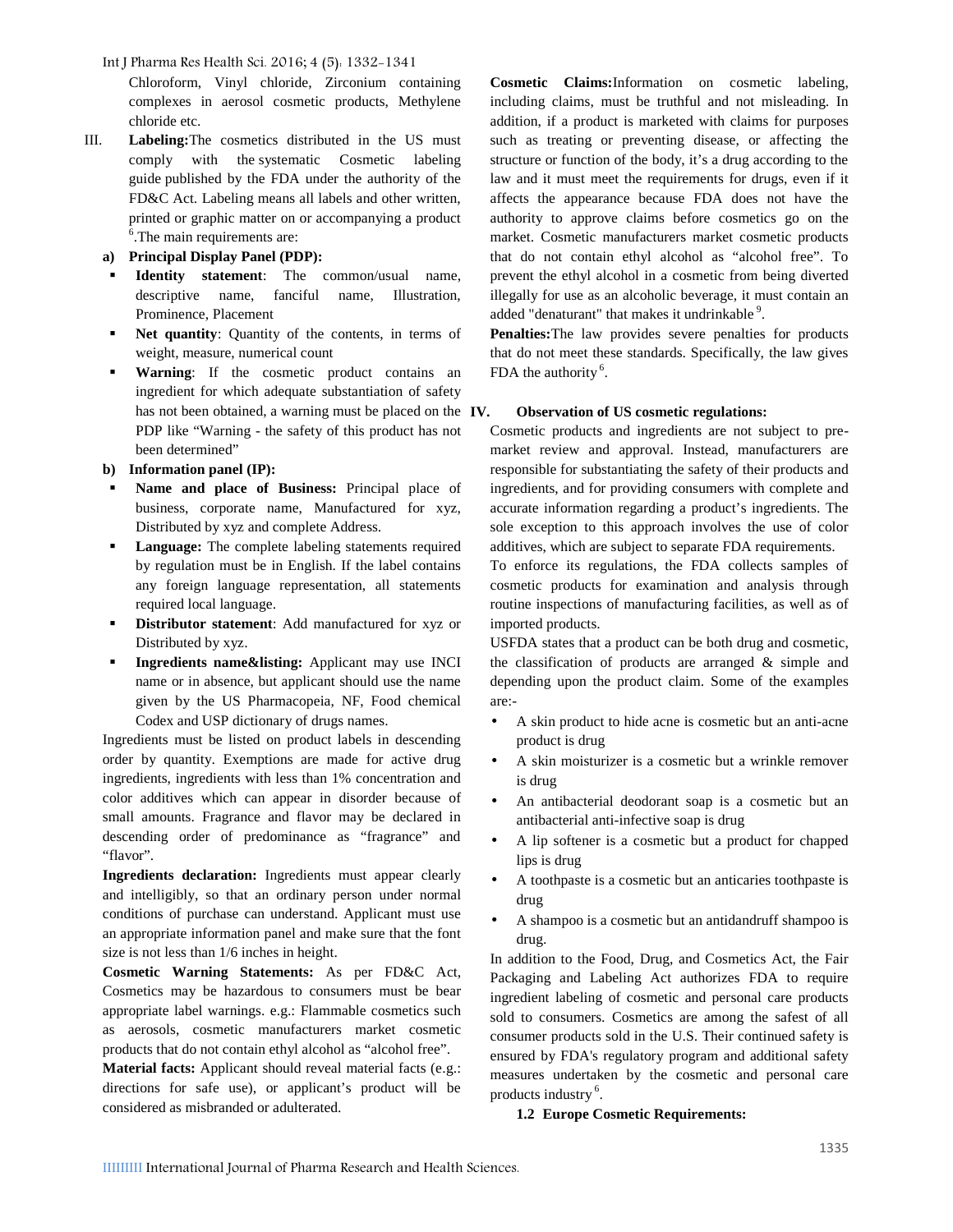National authorities in each EU country are in charge of reviewing the safety assessments and checking products already on the market. Cosmetics Legislation requires that every cosmetic product placed on the market in Europe is safe to use. The EU Cosmetic Regulation 1223/2009 came into force in 2013 and concerns 31 European countries (28 countries of the  $EU + Norway + Iceland + Lichtenstein)$ <sup>6</sup>. The regulation is based on three principles:

- Safety of Raw Materials and Ingredients
- Good manufacturing practices
- Invigilating of cosmetic market

These principles translate into requirements for the cosmetic brand (non-exhaustive list):

- Designate a Responsible Person (RP)
- Prepare a Product Information file (PIF) including a Safety Assessment
- Respect the Good manufacturing practices (GMP) for cosmetics
- Comply with Labeling and Packaging requirements
- Ensure notification via the Cosmetic Products Notification Portal (CPNP)

With this regulation, the European Union sets a higher level of transparency for finished cosmetic products, prevents the placing on the market of hazardous substances, and strengthens safety for consumers <sup>6</sup>.

The Product Information File: PIF is the mandatory II. compilation of technical documentation required for each cosmetic product to be placed on the EU market. According to the EU Cosmetics Regulation 1223/2009/EC, the elements of the PIF include but are not limited to:

- Product Description
- Safety Report:
	- Part A: Cosmetic Product Safety Information
	- Part B: Cosmetic Product Safety Assessment Report
- Method of Manufacturing, Evidence of compliance with Good Manufacturing Practices (GMP), Proof of the effect claimed (where justified), Data on Animal Testing, Labeling (taking into account the container and outer packaging), Data on Serious Undesirable Effects<sup>8</sup>.
- I. **Labelling**:In EU regulations they have as well systematic mandatory information that must be printed in "indelible, easily legible and visible lettering":
- **Name and address of the Responsible Person**: If applicant is outside the EU, it is mandatory to designate Responsible Person (RP), in order to market the product. If cosmetic brand based in the EU, applicant will be acting as the RP by default.
- **List of ingredients**: In decreasing order of weight, except for ingredients below 1%.
- **Country of origin**: Add the mention: "Made in country" unless the product is made in Europe in which case such mention is not mandatory. Note: the "Made in" expression does not need any translation.
- **Nominal content**: The nominal content must appear in grams (g) or milliliter (ml) and in first position.
- **Date of minimum durability (DOMD) & Period after opening (PAO)**: If the durability is inferior or equal to 30 months, manufacturer need to indicate the "hour glass" symbol and print date (MMYY / DDMMYY). If the durability is superior to 30 months then you must indicate the PAO. Manufacturer will need to print the "open jar" symbol with the number of months (M) or year (Y) inside or next to the open jar.
- **Particular precautions of use and warnings**: Depending on the type of cosmetic product, some particular precautions of use and warnings might be useful to consumers or even mandatory in certain cases.
- **Batch number**: is mandatory, although no particular format is required.
- **Product function**: The function of the product must be clearly indicated, e.g.: hand moisturizer as to prevent any misuse.
- **Product claims**: In the labelling, making available on the market and advertising of cosmetic products, text, names, trademarks, pictures and figurative or other signs shall not be used to imply that these products have characteristics or functions which they do not have <sup>6</sup>.

#### **II. Observation of EU cosmetic regulations:**

Cosmetics in EU to avoid the complex have clarified by establishing the "Illustrative list by category of Cosmetic Products". EU has stringent laws where companies are required to submit the proof of the claims made by the product as borderline cosmetic products are already classified. EU cosmetic regulations expressly prohibit the use of any substances determined to be carcinogenic, mutagenic, or toxic to reproductive systems. The EU's Cosmetic Regulation also specifies those colorants, preservatives and UV-filters that are approved for use in cosmetic products. Toward this end, manufacturers are responsible for identifying a "responsible person" who can address issues of non-compliance identified by authorities.

# **1.3 ASEAN COSMETIC PRODUCT REQUIREMENTS:**

ASEAN with its 10 member countries (Brunei, Darussalam, Cambodia, Indonesia, Malaysia, Myanmar, Lao PDR, Philippines, Singapore, Thailand and Viet Nam) has always focused on its economic and social growth. Certain cosmetics products (e.g. anti-dandruff shampoos) are classified as cosmetics in some countries (e.g. in EU and China), whereas they may be regulated as over-the-counter drugs in other countries (as in USA) or quasi-drugs (as in Japan).

The ASEAN Ingredient Listings would be the reference document of all ASEAN Member Countries in the review of formulations of cosmetics. It also provide the list of ingredients that are banned or restricted for use, the positive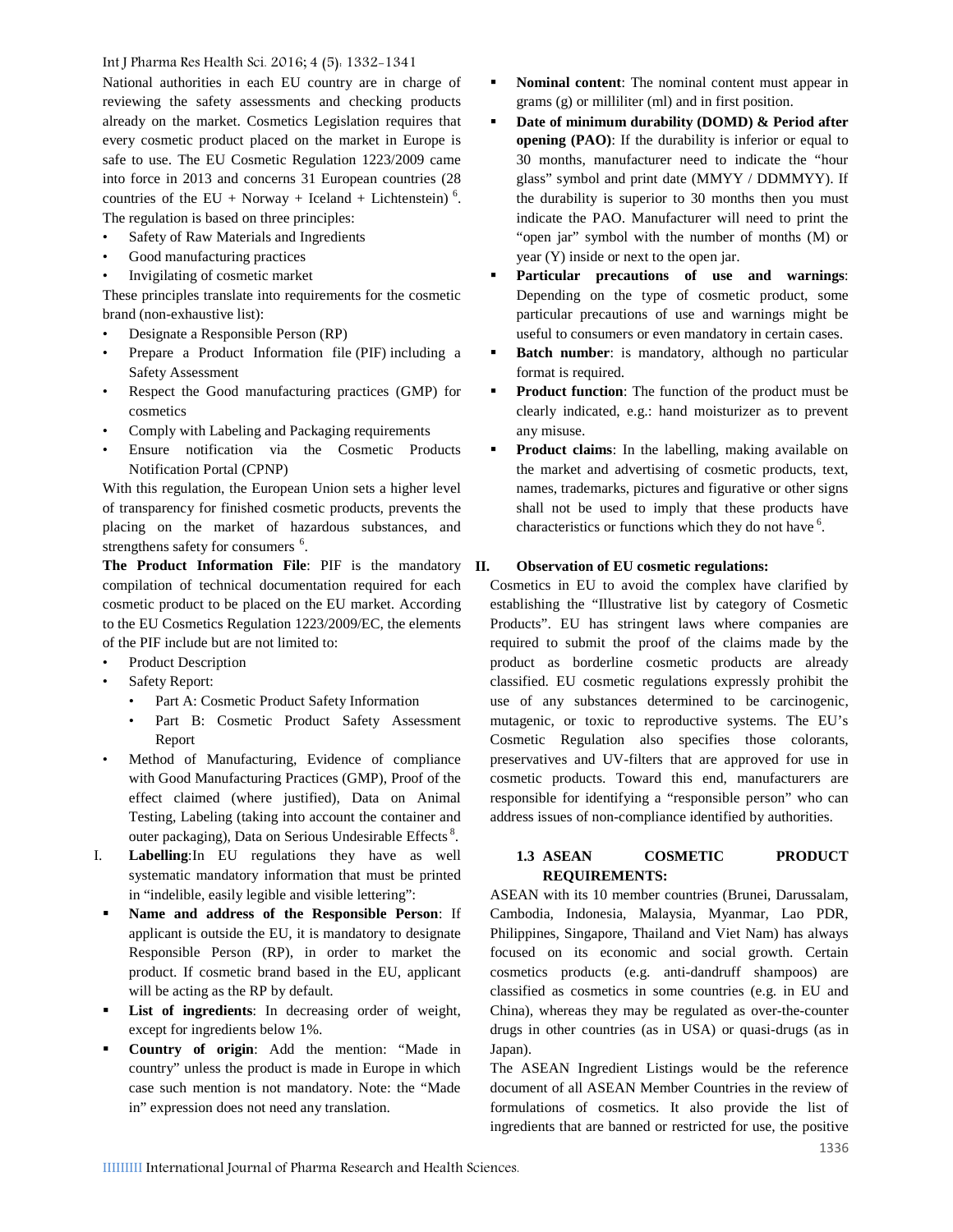list of colorants, preservatives and UV filters that are allowed for use in cosmetic products marketed in ASEAN.

- **The Positive List** indicate ingredients that are allowed for use in cosmetic products.
- **The Negative List** indicates ingredients that are NOT allowed for use in cosmetic products. It is usually referred to as the Banned List or defined as the List of Ingredients which must NOT form part of the cosmetic products.
- **The Restricted List** indicate ingredients that are allowed for use in cosmetic products but subject to restrictions and conditions. It define the restrictions on the field of application and/or use, the maximum authorized concentration in the finished product, other limitations and requirements and conditions of use and warning, which must be printed on the labels  $<sup>14</sup>$ .</sup>

.In Singapore (Part of ASEAN), Information about the cosmetic product is to be kept in a Product Information File (PIF), which is retained for a minimum period of 3 years after the product is last placed in the market. Upon specific requests from the Authorities, PIF should be made available and accessible to the Authorities for audits within an agreed upon timeframe usually 15 to 60 calendar days or shorter, depending on the urgency of the audit. Audits may be conducted routinely.

# I. **Product Information File (Dossier Requirements):**

The main objective of this ASEAN Product Information File (PIF) Guideline is to provide companies placing a cosmetic product in the market recommendations on how to organize and compile the PIF based on a recommended which is similar to EU; PIF format:**Part I**: Administrative Docs. & Product Summary, **Part II**: Quality Data of Raw Materials,**Part III**: Quality Data of Finished Product, **Part IV**: Safety & Efficacy. Basically all mandatory information regarding Quality safety and efficacy are present in Part II, III & IV, which are relevant to Q&Q and safety information for human health of the finished product.

#### II. **Labelling**:

The labeling guidelines match with EU regulations for all cosmetic ingredients should be listed in descending order by weight. Labeling statements must appear on the outer packaging or, where there is no outer packaging, on the immediate packaging of cosmetic products.

# III. **Observation of ASEAN countries cosmetic regulations:**

The ACD aims to limit restrictions on the trade of cosmetic products by streamlining technical controls with harmonization model of 10 countries association, having mutual and collective regulatory framework.This harmonizing regulatory and technical requirements across ASEAN without compromising product safety and quality, which facilitate the flow of cosmetic products across ASEAN Member Countries to increase ASEAN's competitiveness in the region.

They have detailed guidelines on the control of cosmetic products regarding the information of Product Types, Product Presentation, Product Notification, Sample Testing, Adverse Event Reporting, List of Annexes (detailed Information about product presentation type, Labeling requirements, PIF guidelines) and Electronic Submission of Notification.

The levels of ACD implementation could be different among member countries which depend on national regulation background. For e.g.: Indonesia, Malaysia and Thailand, these 3 countries had their existing national cosmetics laws and regulations. In order to implement the ACD in such countries, legal process to transpose the ACD content must be done. For the countries which had no existing cosmetics laws and regulations, such as Singapore, the ACD could be completely implemented. The level of ACD implementation also depends on the country context; culture, language and way of lifestyle.

ASEAN has certainly benefited from the EU system, the content in ACD is almost same like the EU Cosmetics Directive as they are behind the EU model and carrying out the additional quality and safety requirement as well in terms of harmonization controlled model <sup>10</sup>. .

#### **1.4 AustralianCosmetics Regulations:**

In Australia, TGA is main regulatory authority and there are also interlinked authorities which are and regulating the cosmetic products. Ingredients in cosmetic products are classified as industrial chemicals, and new cosmetic ingredients are subject to notification to the National Industrial Chemicals Notification Assessment Scheme (NICNAS) for assessment unless they qualify for an exemption, Manufacturers and importers can check the conditions or restrictions of chemicals which are available for use in Australia, using the Australian Inventory of Chemical Substances (AICS) and the NICNAS Cosmetics Guidelines. Several factors influence whether a product is a cosmetic or therapeutic good, including <sup>15</sup>:-

- the primary use or purpose of the product,
- the ingredients in the product and their effects on the body,
- how the product is applied and/or administered, and
- How the product is promoted, represented, presented or labelled.

**Therapeutic goods:** Therapeutic goods are products that prevent, diagnose or treat diseases, or that affect the structure or functions of the human body.

**Cosmetic:**A cosmetic is a substance that is designed to be used on any external part of the human body—or inside the mouth—to change its odours, change its appearance, cleanse it, keep it in good condition, perfume it or protect it.One of the main factors isformative whether a product is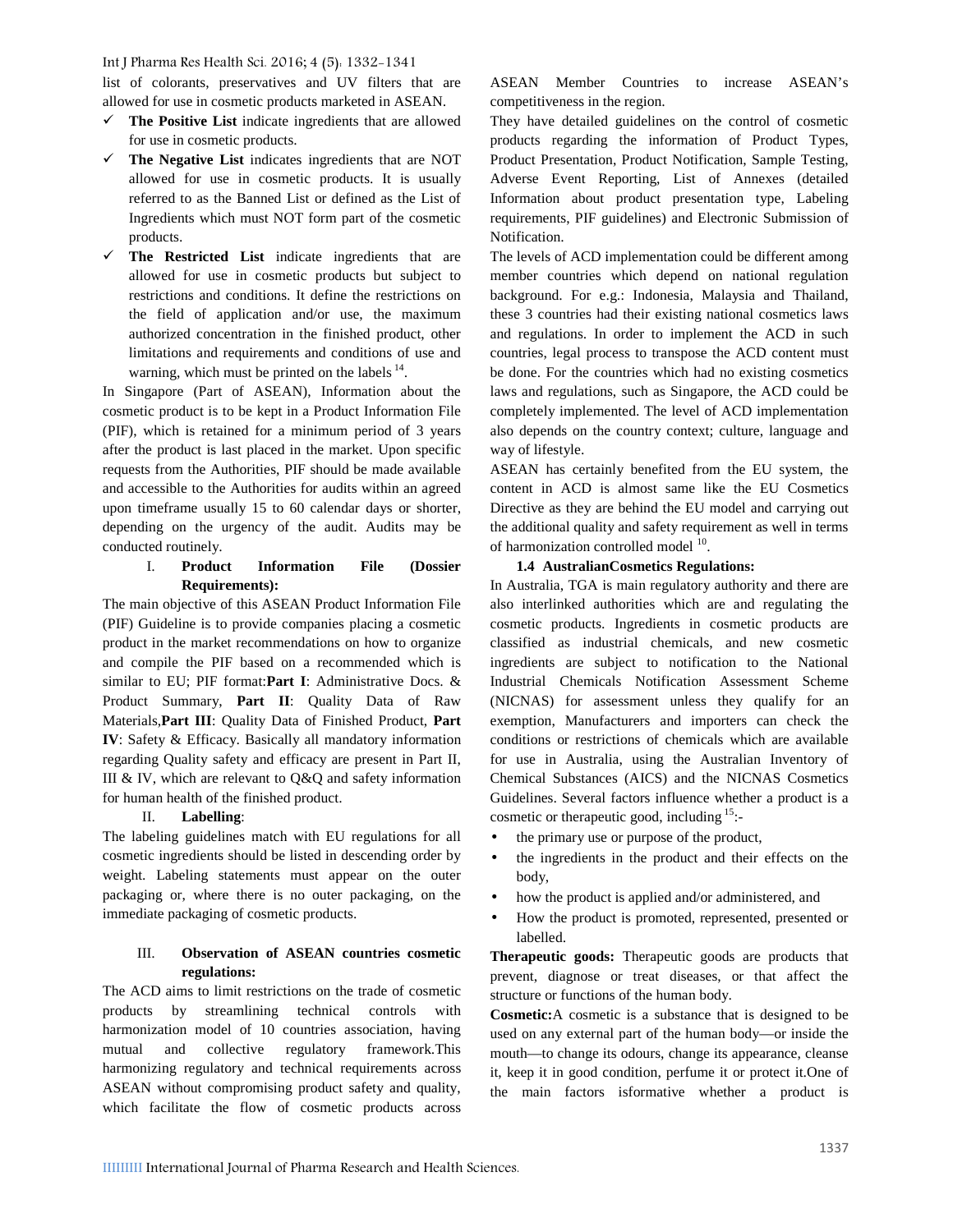a cosmetic or a medicine (or a medical device) is the claims made about the product <sup>15</sup>.

The definition of cosmetics in Australia is similar to that of the EU and US, i.e. a substance intended to contact with any external part of the human body, including the mucous membranes of the oral cavity and teeth, in order to clean, to change the appearance of, and to alter odor.The Australian community expects therapeutic goods in the marketplace to be safe, of high quality and of a standard at least equal to that of comparable countries <sup>15</sup>.The TGA regulates therapeutic goods through:-

- pre-market assessment;
- post-market monitoring and enforcement of standards; and
- Licensing of Australian manufacturers and verifying overseas manufacturers' compliance with the same standards as their Australian counterparts.

The TGA's approach to risk management involves:identifying, assessing and evaluating the risks posed by therapeutic products, applying any measures necessary for treating the risks posed; andMonitoring and reviewing risks over time <sup>15</sup>.

- I. **Dossier submission:** Product information technical file need to provide with all documents and evidences as per authorities approved & described product category and subtypes requirements to the authority.
- II. **The labelling** requirements of ingredients on cosmeticsare similar to the EU and US regulations.The ACCC (Australian Competition and Consumer commission) promotes competition and fair trade in markets to benefit consumers, businesses, and the community. These activities have included:-
	- 1. Reporting on the outcomes of **a regulatory audit** of cosmetic mandatory injury reports;
	- 2. Completing a number of **cosmetic product surveys**; and
	- 3. The start of a **national surveillance program** aimed at determining the extent of industry compliance with the cosmetics labelling standard.

This approach aims to increase compliance with product safety regulatory requirements and further enhance consumer confidence in the regulatory system for product safety<sup>16</sup>. .

# **III. Observation of Australian cosmetic regulations:**

TGA has proper system and published detailed information about regulations of products by mentioned number of ways regarding any clarification and query provided online questionnaire for e.g.: "Is my product a cosmetic" to determine whether the ingredients in your product are industrial chemicals. Some products, such as sunscreens, skin whiteners and anti-acne treatments, can be used in a similar way to cosmetics but may be regulated as therapeutic goods.

List of common products that are considered to be cosmetics and learn more about therapeutic goods and therapeutic use. 6.

"Naturally-occurring chemicals": It depends on what processes are used to extract the chemical, such as steam distillation, filtration, precipitation and pressing, controlled by NICNAS requirements. For "Labelling requirements": All manufacturers, importers, distributors and retailers—must comply with the Australian Competition and Consumer Commission's mandatory standard for cosmetics labelling. They have standards as per therapeutic use, for oral hygiene, dandruff, acne, cosmetics containing sunscreen ingredients, and anti-bacterial skin products. TGA has become more standardized and controlled health authority with strong regulations of therapeutic goods and can easily assess the quality safety and efficacy of product with the help of authority 'website details.

High disposable income, inclination to look good, availability of new markets and increasing access to bottom of pyramid consumers are some of factors driving the growth of the Australia's beauty and cosmetics market.

#### **1.5 Indian Cosmetics Regulations:**

Cosmetics products in India are regulated under the Drugs and cosmetics Act 1940 and Rules 1945 and Labeling Declarations by Bureau of Indian Standards (BIS). The procedure to be followed in order to manufacture cosmetics in India, BIS sets the standards for cosmetics for the products listed under Schedule 'S' of the D&C Rules 1945.And Schedule M-II classifies cosmetics into 11 broad product categories.

- 4. **Dossier submission:** Product information technical file need to provide with all documents and evidences as per authorities approved & described product category and subtypes requirements to the authority.
- 5. **Application for Grant or Renewal of a manufacturing license:**

State Drug authorities of Respective States are responsible to issue manufacturing Licenses. The application has to be submitted in Form 31 along with a license fee of 3500 INR with an inspection fee along with required information like <sup>11</sup>:

- List of Equipment, Manufacturing Facility details with minimum area of 15 Sq. Meters,
- Technical Competent personnel details, Relevant SOPs are required for obtaining manufacturing permissions. The specifications should comply the BIS/International Standards.
- The manufacturer has to ensure that the production is done in the presence of a competent and qualified technical staff. Before granting or refusing the license, the Licensing Authority is required to order inspection of the whole premises. The appointed inspectors submit a detailed report to the Licensing Authoritywhich can then decide whether to grant the license or not. Licensing Authority would grant FORM 32, which is License to manufacture cosmetics for sale or for distribution with No. of license and date of issue.
- **6. Imported cosmetics registration in India:**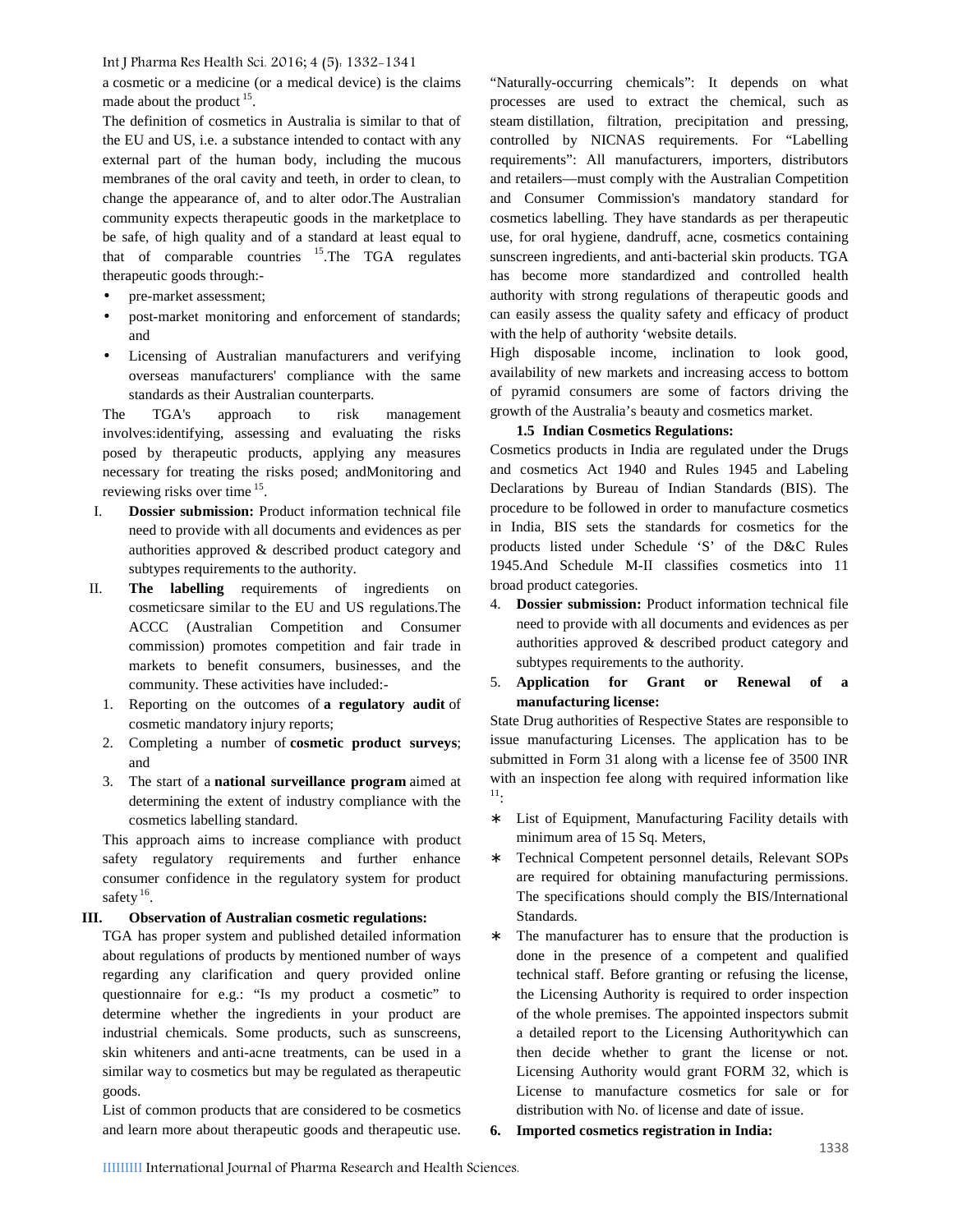In Indian market there are so many imported brands are selling/marketing, which have good quality &efficacy as per claim but in terms of safety few cosmetics are very dangerous and harmful for human health as per their own studies countries testing procedures or regulations and due to lack of strict guidelines or regulations in India they are marketing productsto controlling that there is a Checklist for Pre Screening of Applications for Grant of Registration Certificate in Form 43 under the provisions of Drugs &Cosmetics Rules and authorized by CDSCO, Dossier must submit to authority as perthe requirements for imported cosmetics registration before commercialization in India: e.g.: Covering letter by the applicant, Form-42, Treasury Challan, POA, Schedule D III, Original copy of Label, FSC/MAletter and Mfg. License, Product spec.& testing protocol, List of countries where Market Authorization or import permission or registration was granted, Pack insert, Soft copies of the information about the brands, products and manufacturer.

Each application will be accompanied by a fee of USD 250 or its equivalent Indian rupees for each Brand.However, the import of the following class of cosmetics is prohibited: Cosmetics that are not of standard quality and Cosmetics containing any harmful or unsafe ingredients. Such as Misbranded cosmetics (meaning cosmetics which contain colours other than those prescribed or are not labeled in the prescribed manner or make any false or misleading claims). Spurious cosmetics (meaning cosmetics which are substitutes for other cosmetics or resemble other cosmetics).

- 7. **Legal metrology:**This is Packaged Commodity Rules, 2011 having laws and procedures for packaging, labelling, import and tax laws in India. The legal metrology officershaveassess the declaratory compliances of the manufacturer, importer and packer, performed in the interest of the end consumers but as per survey/study, it has stringent and complex compliances& not much in favor of Industries/Importers.
- 8. **Shelf-life data:** BIS says that, Manufacturer has to conduct suitable shelf life study as per protocols which ensure product integrity throughout the intended shelflife period through appropriate data. Visible signs of degradation such as fermentation, rancidity, change in colour, and such other tests as applicable to the product shall be used to prove the stability of the product  $12$ .
- 9. **Labelling requirements of cosmetics:** D&C Rules, 1945 says, labelling requirements must be full fill such as Product name along with site addresson both the inner and the outer labels. If the container is small in size then the principal place of manufacturing and the pin code are enough.The outer label should clearly specify the net contents of the ingredients used in the manufacture of the product.The inner label should contain the 'directions for use' along with any warning or caution that may be necessary. It should also contain

names and quantities of ingredients which are hazardous in nature  $17$ .

- 10. **Safety data:** BIS says that, Proof of safety data/such should be available with the Manufacturer/distributer need to be produced, if required. Manufacturer/distributershall suitably inform the consumer, if there are any precautions to be taken while using the products, which are known to show safety concerns in specific individual/population on the labels of such products  $12$ .
- 11. **Observation of Indian cosmetic regulations:**India has several guidelines and regulations in terms of quality, safety & efficacy and gradually enhancing the standards from EU but the speed is very slow and as all countries are contributing the sale of cosmetics in India, It should adopt the mandatory steps which correlate the safety issues and also need to concentrate on the harmonization activities like regulated countries.

#### **3. RESULTS AND DISCUSSION**

Few Key features of cosmetics requirements are mentioned in a summarize way by regulated markets:-

#### **Notification to the authority:**

When product is ready to commercialize and if it is having pre or post approval changes in terms of quality and safety, notification is required from the manufacturer side. Cosmetic products in the US and Some EU Member States (not all countries) also require notification (through CPNP) of products where Australia requires notification of product/ingredient names before they are placed on the market. Even the addition or deletion of an active ingredient/excipient to a product or a change to the quantity of such an ingredient creates a new therapeutic good requiring an application to be made for a new entry in the ARTG (Australian Register of Therapeutic Goods). In India notification procedure is not much stringent for raw materials but it is required before placing the product in the market.

#### **Prohibited and restricted lists:**

The US and Europe both maintain lists of prohibited and restricted active or non-active ingredients, together with positive lists for coloring agents, preservatives and UV filters. The negative and restricted lists are updated regularly, on the advice of the scientific advisory committees or equivalent. The USFDA is regulating sunscreensas OTC drugs in the US whereas In India sunscreens come into the cosmetics. BIS has also specified this lists as an annexures (A, B, C, and D) in India but few mandatory elements are much unspecified and flexible, comparativelyUS & EU testing limits/ methods, which must be implemented by Indian authorities.

#### **Labelling/Packaging:**

Labelling of cosmetics is required in US, EU, Australia& India using INCI (International Nomenclature of Cosmetic Ingredients) terms. All markets require quantity labelling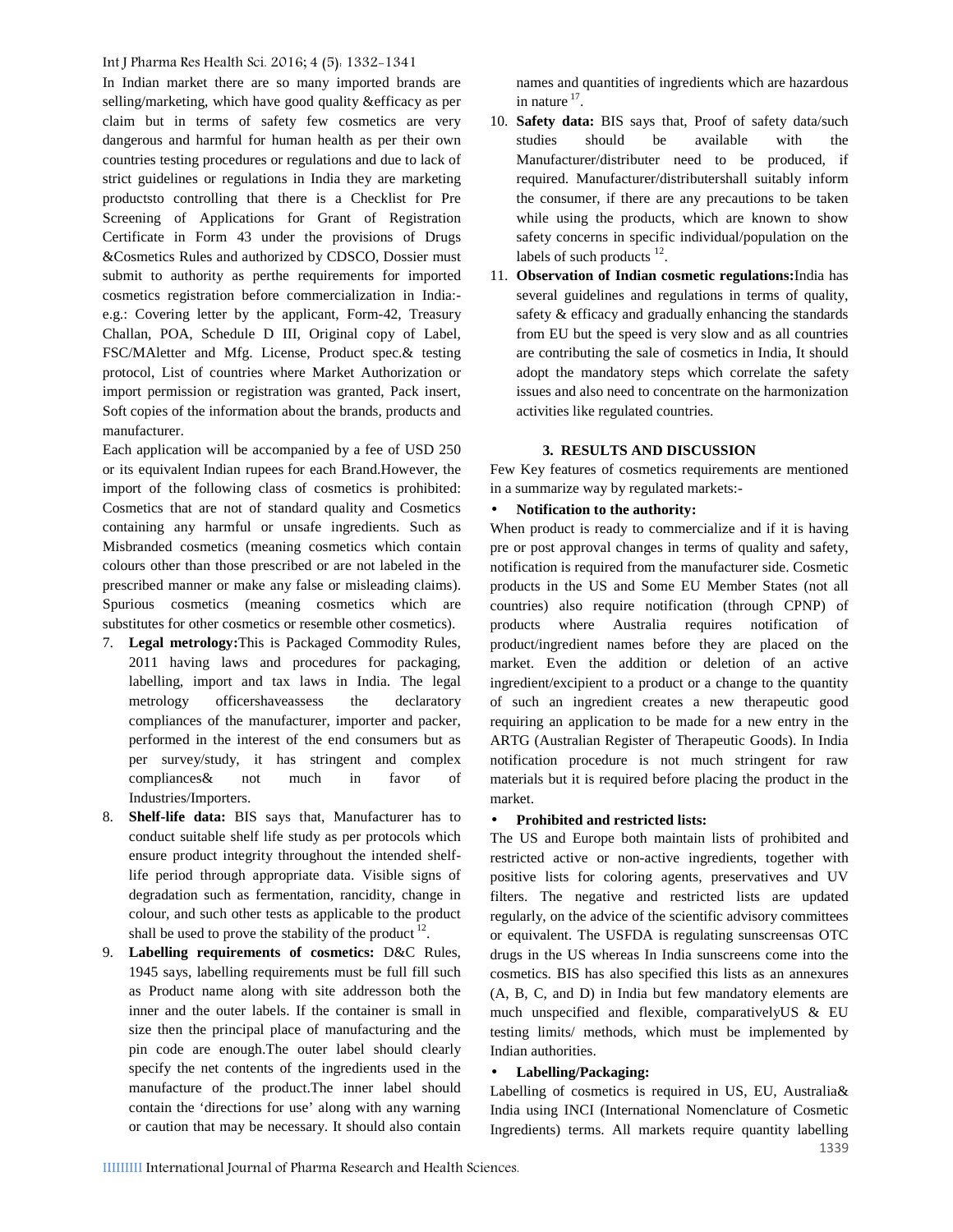using metric units; however, non-metric labelling is also permitted in US. Nevertheless inUS &EU have systematic, detailed and harmonized labelling requirements but In India, labeling requirements are distributed in many authorities which creates complications.

#### **Safety testing:**

In regulated countries, authorities have specific standards and tests which required to determine product quality, safety and efficacy. Sponsor/Manufacturers are responsible for ensuring that adequate testing is performed to ensure the safety of their products. In US, EU & AUS. having own testing guidelines in terms of quality control, storage conditions, impurities (by HPLC), shelf life of product and most of the countries are accepted ISO (in vitro) harmonization testing standards and having surveillance activities by the scientific advisory committee and health authorities like these countries CDSCO should also adopt all safety instructions.

#### **Data on product safety and efficacy:**

One significant requirement of the EU Cosmetics Directive is that producer/manufacturer must keep a product information file about each product, including the results of quality, safety testing, data on any undesirable effects and proof for certain claims made. These files must be made available to the regulatory authorities on request and provide evidence that manufacturer have met their responsibility for product safety. In the USA, manufacturers may place products on the market without data on safety but such products must carry a specific warning on the packaging. In India no such product information files in detail are required under the regulations.

#### **4. CONCLUSION**

According to deep study, found a lot of differences in cosmetic regulations in India when compare to regulated market like USA, EU and Australia for cosmetic products with respect to applicable acts, regulations, guidelines, listed ingredients, specification of heavy metals , mandatory labeling and notification procedures to competent authority in specified time frame. According to Indian regulations the manufacturer for sale of cosmetics should get the pre marketing approval before entering to market which is really appreciable whereas not required in USA and Europe. However, the stringent regulations governing cosmetics in each country or jurisdiction have one common goal: To protect the consumer by ensuring safe cosmetic products. For increasing attention to globalization of the cosmetic market, international harmonization of regulations would be useful. According to the International Organization for Standardization and the International Cooperation on Cosmetics Regulation (ICCR) and other major international organizations have been working in this sense.

The harmonization model of two unions by one is EU countries (with all member states) and second is ASEAN countries (with 10 countries association) having mutual and collective regulatory framework so that each country of union/association has to follow his own union's regulations in all aspects, which is best example for other countries around the world.

Company's responsibilities to the consumers also must mention in regulations that cosmetic manufacturer companies should co-operate the community by providing the information about the products which they are using whether it is for men or women. The information has to be made to the consumers on request so that public can access the information by writing to the company to get the clarification, through telephone/Email and by visiting the company website. The information related to Q&Q composition and safety assurance of the products; existing data on undesirable effects on human health resulting from use of cosmetic products should be accessible to the public. The company should follow and reply to all queries and requests in simple language and should maintain the records of all complaints as vigilance trackers.

Consequently, Indian regulatory scenario has major issues with the current Indian cosmetic regulations such as Multiple and complex regulations under different bodies, Indian cosmetic definition is narrow & constricting, when compare to pharmaceutical/drug product regulations, Lack of implementation guidelines of the CDSCO, BIS Standard's development and revision for issues related to cosmetics, Non uniform licensing approvals across various states, Inconsistent approach across authorities in interpretation of a particular issue. Absence of proper guidelines on product claims interpretation as well as instructive list of cosmetics, hence delaying the process of product licensing, trading and product life cycle management.

Presently, the cosmetic regulations in India are unstructured, multipart, divided in unpopular authorities and not only time-consuming but also not well defined on websites for producers &consumers hence cosmetic rules and regulations need to be harmonized for quality, safety and efficacy requirements and Most importantly must be harmonize the guidelines regarding the product development, stability, labeling and safety and efficacy issue as per claim.

In India for better presentation & enhance global marketing included cosmetic life cycle management; all guidelines and regulations must be come together and synchronize at the single Indian national authority which is CDSCO instead of states guidelines and other small authorities/committees in India.

To protect the consumer by ensuring safe ingredients/finished products; there is need to enhance the regulations of safety information and control standards for cosmetics in India.

# **5. REFERENCES**

1. The drugs and cosmetics rules, 1945, apps.who.int/medicinedocs/documents/s20107en/s 20107en.pdf